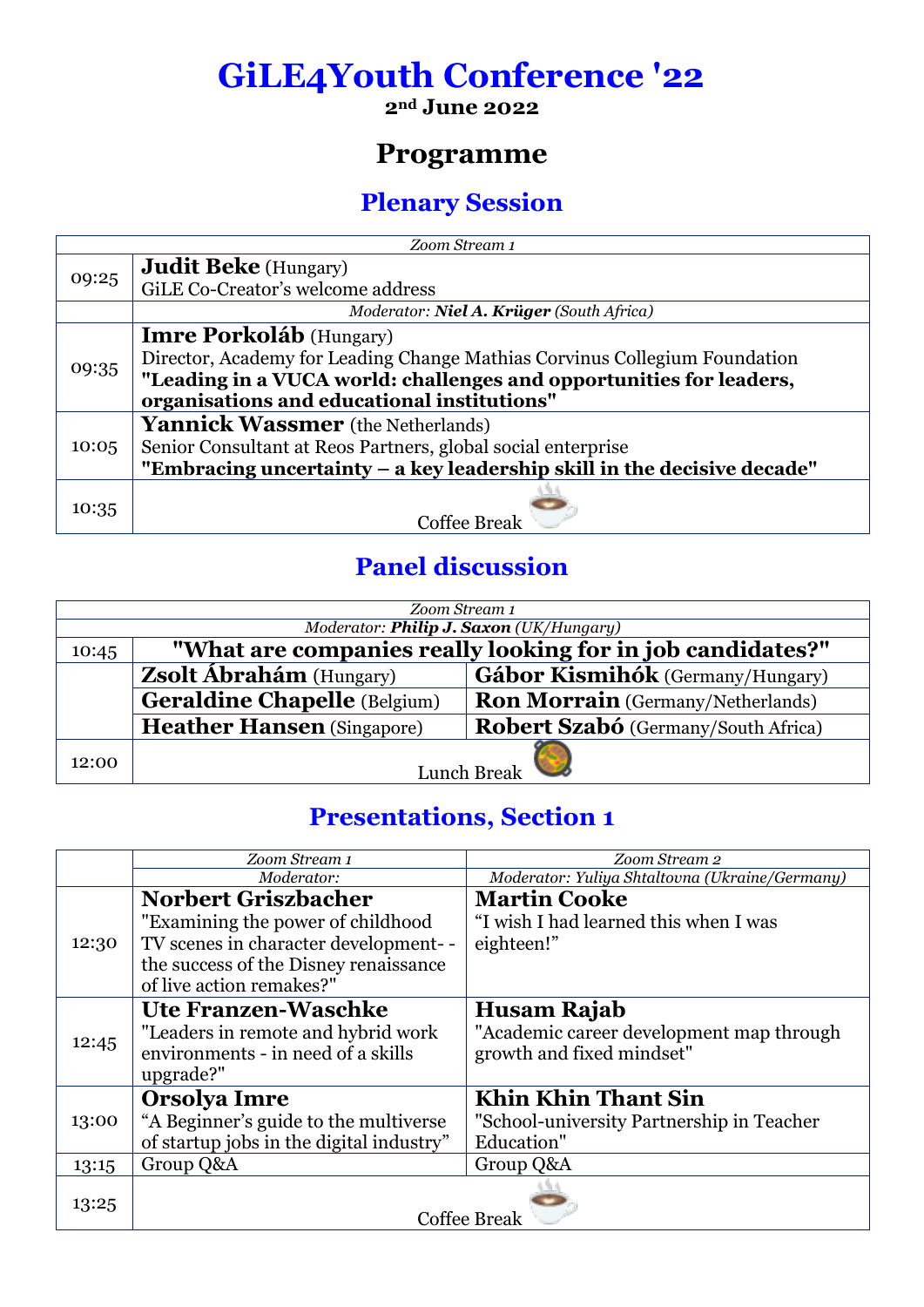## **Presentations, Section 2**

|       | Zoom Stream 1                                                     | Zoom Stream 2                                                                                                                                                                         |
|-------|-------------------------------------------------------------------|---------------------------------------------------------------------------------------------------------------------------------------------------------------------------------------|
|       | Pu Yu                                                             | <b>Mauro Giacomazzi</b>                                                                                                                                                               |
| 13:35 | "Does parenting style matter to<br>children's grit for learning?" | "Improving teachers' instructional design to<br>nurture critical thinking: Findings from a<br>professional development action research<br>implemented with secondary school teachers" |
|       | Sandra Mittica                                                    | <b>Jonathan van Melle</b>                                                                                                                                                             |
| 13:50 | "Work around your life, don't live                                | "Handling conflict situations: A look and feel                                                                                                                                        |
|       | around your work"                                                 | across cultures"                                                                                                                                                                      |
|       | <b>Jeny Jose</b>                                                  | Zara Alexa Schweimler                                                                                                                                                                 |
|       | "The right kind of foreigner"                                     | "Leadership Job Requirements in                                                                                                                                                       |
| 14:05 |                                                                   | Multicultural Virtual Teams: Which behavior                                                                                                                                           |
|       |                                                                   | and skills do leaders need to manage                                                                                                                                                  |
|       |                                                                   | multicultural virtual teams successfully?"                                                                                                                                            |
| 14:20 | Group Q&A                                                         | Group Q&A                                                                                                                                                                             |
| 14:30 |                                                                   |                                                                                                                                                                                       |
|       |                                                                   | <b>Coffee Break</b>                                                                                                                                                                   |

## **Presentations, Section 3**

|       | Zoom Stream 1                                                                                                                                                                                                    | Zoom Stream 2                                                                                                                                                                               |
|-------|------------------------------------------------------------------------------------------------------------------------------------------------------------------------------------------------------------------|---------------------------------------------------------------------------------------------------------------------------------------------------------------------------------------------|
| 14:40 | <b>Shivaan Munnisunker</b><br>"Ethical Considerations of Artificial<br>Intelligence"                                                                                                                             | <b>Yuliya Shtaltovna</b><br>"Skills-based Approach and New Social<br>Contracts in Higher Education as an<br>Opportunity for Democratization in the Era of<br><b>Uprising Metamodernity"</b> |
| 14:55 | <b>Moritz Pollmeier</b><br>"Training Virtual Team Management<br>Skills in Education for Employability:<br>How do students in virtual teams<br>develop working skills that prepare<br>them for their future life" | Alexandra Zografou &<br><b>Laura McDermott</b><br>"Mentorship in Higher Education: Leveraging<br>Human-Centered Design<br>to Implement High-Impact Programs"                                |
| 15:10 | Maria Jakubik<br>"Your Career Is in Your Hands"                                                                                                                                                                  | <b>Jessica Yarbro &amp;</b><br><b>Elizabeth Moore</b><br>"Why is it so hard? A framework to support<br>the development of soft skills"                                                      |
| 15:25 | Group Q&A                                                                                                                                                                                                        | Group Q&A                                                                                                                                                                                   |
| 15:30 |                                                                                                                                                                                                                  | Tea Break                                                                                                                                                                                   |